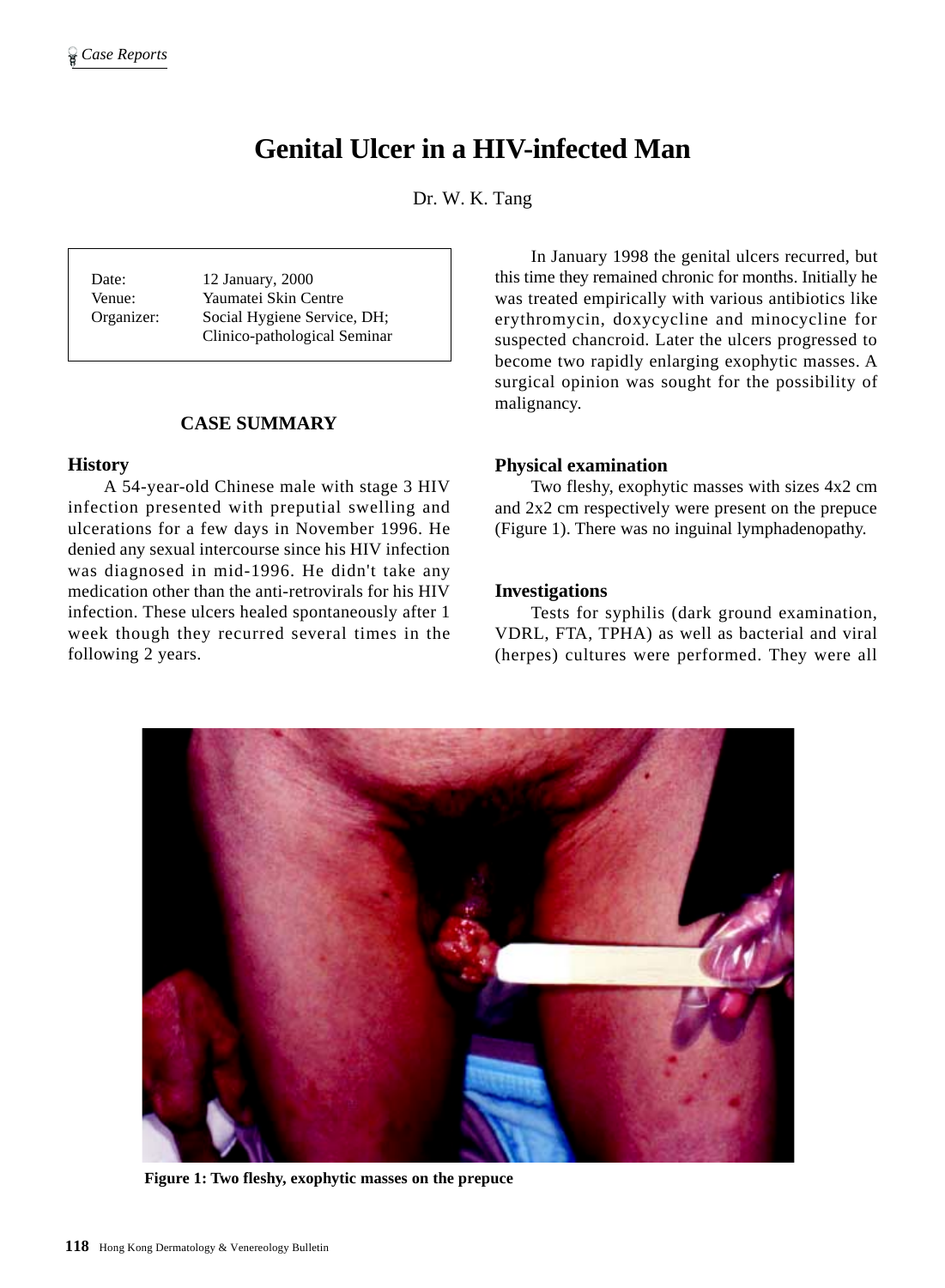negative. His CD4 cell count was 321/ul in 1996 and ranged between 400-600/ul in the following years. His plasma HIV-1 load was 4 logs when first checked in 1998. It has remained rather stable till now.

In view of the persistent ulcers, punch biopsies were performed twice, with special staining for acid fast bacilli, syphilis, fungus and cytomegalovirus. However no pathogen could be identified and the pathological findings were inconclusive. Lastly excisional biopsy with local flap was performed by surgeons. A dense band of inflammatory cells including plasma cells, lymphocytes, neutrophils and eosinophil was present. Herpes inclusions were identified at the edge of the ulcer. Therefore a diagnosis of herpes virus infection was made.

## **Progress**

With the diagnosis of genital herpes, oral acyclovir was given accordingly with resolution of the genital lesions.

The patient had two episodes of genital herpes relapse in October and November 1999 respectively. The disease responded to oral acyclovir.

# **REVIEW ON GENITAL HERPES IN IMMUNOCOMPROMISED HOST**

The immune defense mechanism involves close interplay of various components at different levels of the immune system. Individuals with a defect in the Tcell mediated response are more susceptible to viral infections and atypical manifestation of these infections. For genital herpes, the atypical clinical features include chronicity (up to 1 year) and excessiveness of lesions both in primary and reactivated infection. Individual

lesions tend to be more necrotic, painful and persistent. Also the site involved can be outside the genitalia such as over the buttocks, low back or in the rectum. Moreover, the affected patients usually have more systemic upset.

Other presentations include a papular eruption, $<sup>1</sup>$  a</sup> hyperkeratotic verrucous lesion<sup>2</sup> or an eroded vegetative plaque.3 Therefore warty genital lesions in HIV-1 infected patients should be interpreted with caution, since besides genital wart other diseases can present atypically in this group of patients (Table 1).

Nevertheless, ulceration is still the most common presentation among all other atypical manifestations of herpes simplex virus (HSV) infection. On the other hand, not all herpes simplex infection with atypical presentations is associated with immunocompromised states.

# **Effect of herpes simplex type 2 on HIV-1 infection**

HSV-2 and HIV-1 can coinfect and replicate in the same T lymphocyte. The interaction between HIV-1 and HSV-2 was unidirectional; there is accelerated replication of HIV-1 but not HSV-2.4 Plasma viral load is increased by a median of 3.4 fold during an acute outbreak of herpes simplex infection. The magnitude of this response is related to the size, extent and length of time that HSV lesions are present, and to any concomitant anti-herpetic or antiretroviral therapy taken. The post-outbreak levels (30-45 days after the appearance of lesions) remain above the pre-outbreak baseline levels in some subjects.5 The long-term clinical implication of this phenomenon is not known.

### **Laboratory diagnosis of HSV infection**

The sensitivity of laboratory tests for detecting

| <b>Typical presentation</b>                 | <b>Atypical presentation</b>                                          |
|---------------------------------------------|-----------------------------------------------------------------------|
| Viral wart, secondary syphilis              | Herpes simplex, Herpes zoster, molluscum<br>contagiosum, tuberculosis |
| Bowen's disease, squamous<br>cell carcinoma | Cytomegalovirus infection                                             |
|                                             |                                                                       |

**Table 1. Diseases with genital verrucous presentation in HIV-1 infected individuals**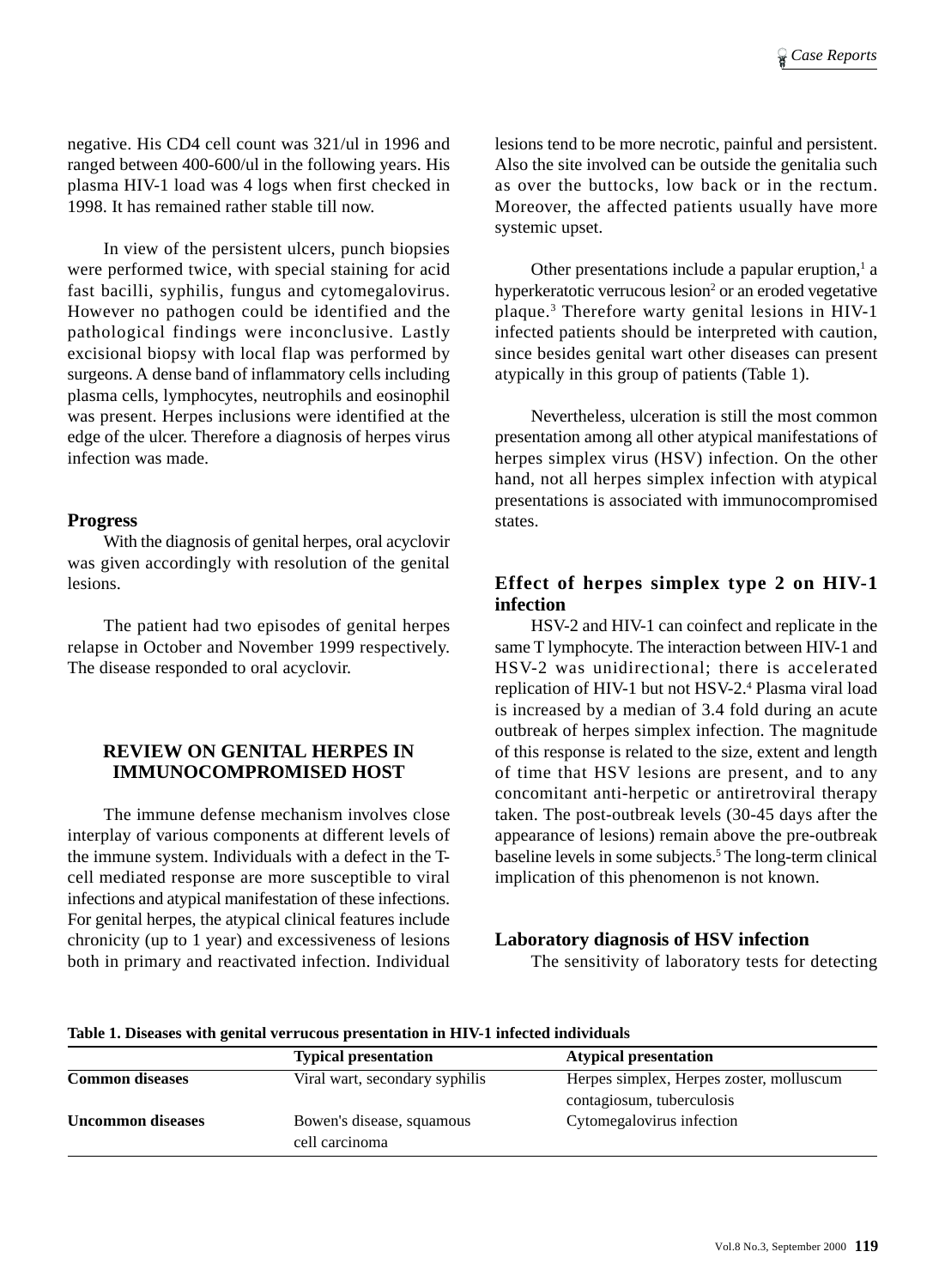HSV depends on: 1) the stage of the disease - the yield is usually higher in the first episode; 2) the type of lesion - vesicular and ulcerative lesions are usually better than erosion; and 3) the immune status of the patient - positive finding is more common in immunocompetent patients than in the immunocompromised.

Various investigative methods can help the diagnosis of HSV infection. Culture of the virus is still the gold standard for diagnosing HSV. It also allows typing and antiviral sensitivity testing. But this test is relatively time-consuming.

Cytology (Tzanck preparation) is a simple test with rapid result, but it is not able to differentiate between HSV-1 and HSV-2. Moreover, the cytopathic changes may resemble those produced by varicella-zoster virus. This is a potential problem in HIV infected patients since varicella-zoster infection is rather common in this group. The sensitivity of this method is variable, about 30-80%.

Electron microscopy is a highly specific but insensitive method, besides this facility is not widely available.

Antigen detection/DNA detection technique have sensitivity around 75% and specificity around 85%. The yield is lower for asymptomatic shedding. It is costly and expertise is required to interpret the result.

Polymerase chain reaction (PCR) is a highly sensitive method and enables us to detect minute amount of nucleic acid materials in the specimen. Unfortunately false positive is a problem when there is contamination of the specimens. Also the test is quite time-consuming. Thus it is not widely available.

Although skin biopsy is a traumatic procedure, it is the only way to exclude other pathologies especially when malignancy is suspected. It can also differentiate between CMV and HSV infection.

In clinical practice, differentiation among chancre, chancroid and herpes ulcer may not be straightforward. Therefore dark ground microscopy, Tzanck preparation, bacterial and viral cultures are often performed at the same time. If the tests are repeatedly negative, detection of the antigen by immunofluorescence staining or skin biopsy should be considered (Figure 2).

## **Treatment**

Treatment of genital herpes is broadly divided into topical and systemic therapies.

### *Topical treatment*

Patients can be treated conservatively by antiseptics. Topical acyclovir is not useful. Sack et al found that topical cidofovir  $(1, 3, 5\%)^6$  was useful in shortening the course of disease and viral shedding. Topical foscarnet<sup>7</sup> was also found to be beneficial in treating acyclovir-resistant cases.

### *Systemic treatment*

Oral antivirals like acyclovir are commonly used in treating patients with genital herpes. It was found that atypical HSV infections are more commonly unresponsive or resistant to acyclovir therapy.<sup>8</sup> The incidence of acyclovir-resistant infection in HIVpositive patients is estimated to be 5%. Foscarnet is the only drug with proven success in the treatment of acyclovir-resistant HSV infection. However, foscarnetresistant HSV infections have also been reported.9

Interferon alpha-2 given by subcutaneous injection (3x106 IU, 3x/wk for 4 weeks and follow-up for 2 years) decreased the healing time from 8.5 days to 2.5 days and there was a reduction in the number of recurrence during the study period.<sup>10</sup>

Different types of genital herpes vaccines are still under development. The effectiveness of inactivated virion derived vaccines have not been proved. Adjuvant subunit vaccines, nucleic acid vaccines and replicationlimited live viral vaccines are under clinical trial. Genetically attenuated live viral vaccines and vectored vaccines are still in preclinical development.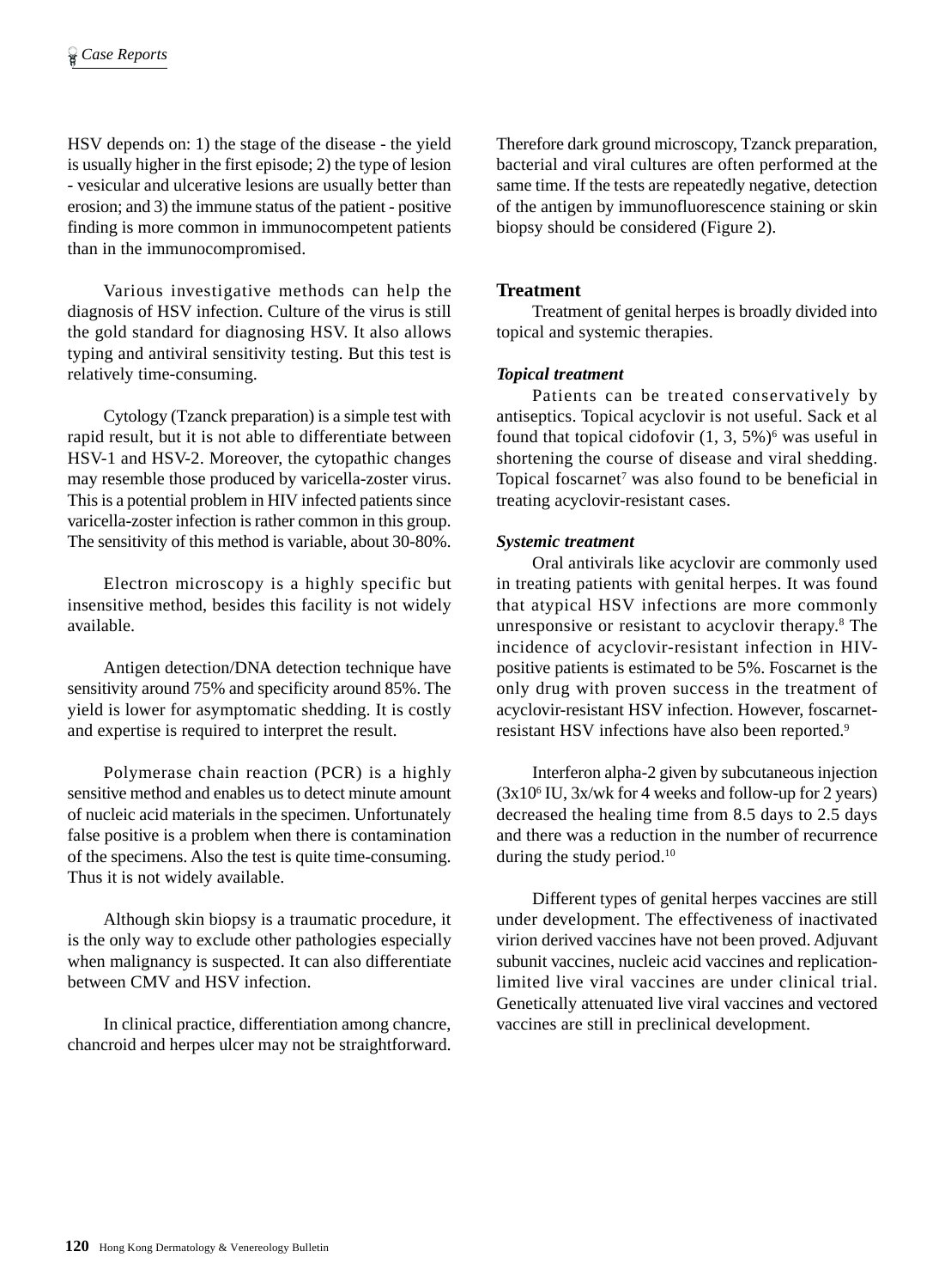

**Figure 2: Algorithm for the investigation of genital ulcer in immunocompromised host**